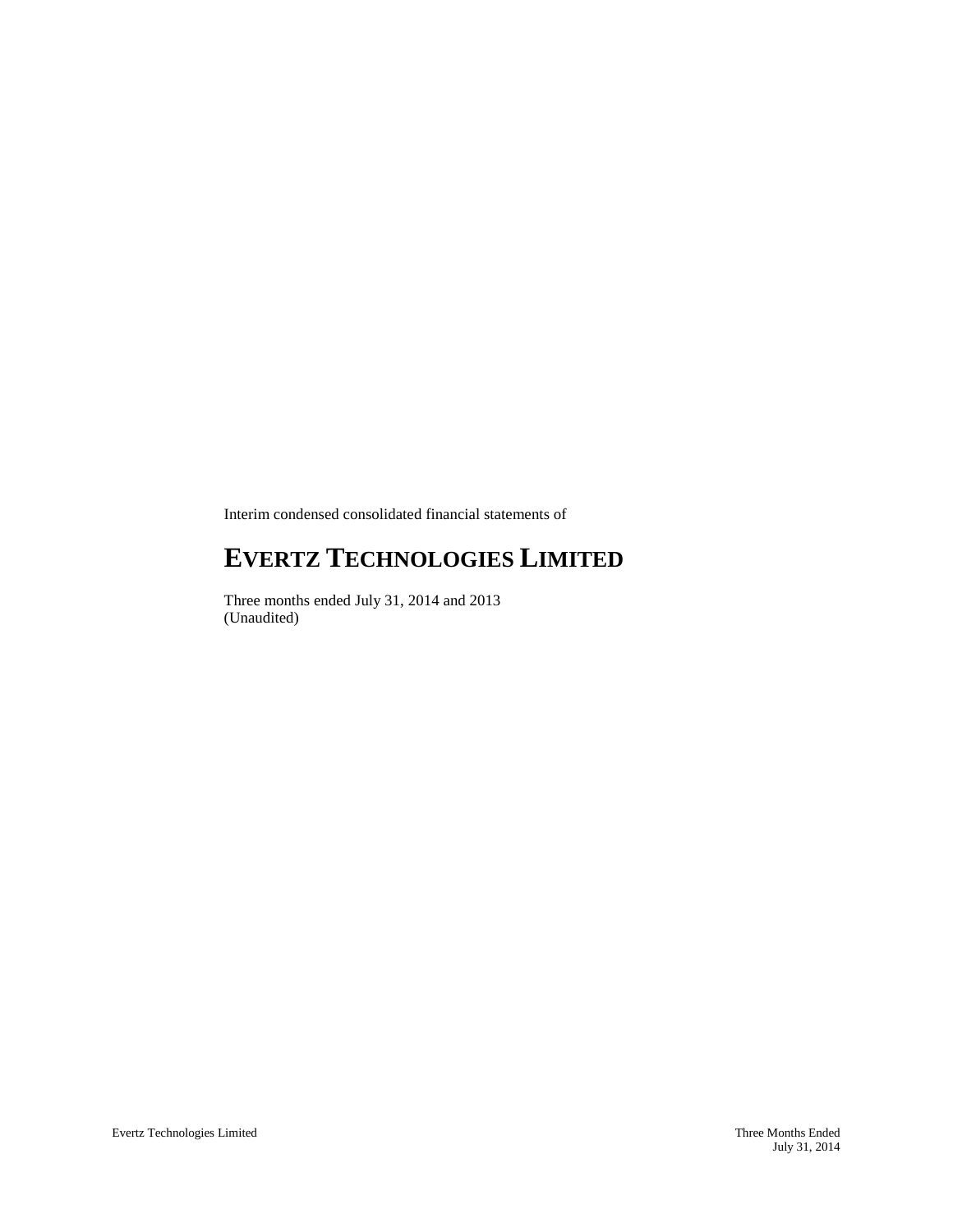# **MANAGEMENT REPORT**

The management of Evertz Technologies Limited (the "Company") is responsible for the preparation of the accompanying interim condensed consolidated financial statements. The interim condensed consolidated financial statements have been prepared in accordance with International Financial Reporting Standards and are considered by management to present fairly the consolidated financial position, operating results and cash flows of the Company.

These interim condensed consolidated financial statements have not been reviewed by the auditor. These interim condensed consolidated financial statements are unaudited and include all adjustments, consisting of normal and recurring items, that management considers necessary for the fair presentation of the consolidated financial position, results of operations and cash flows.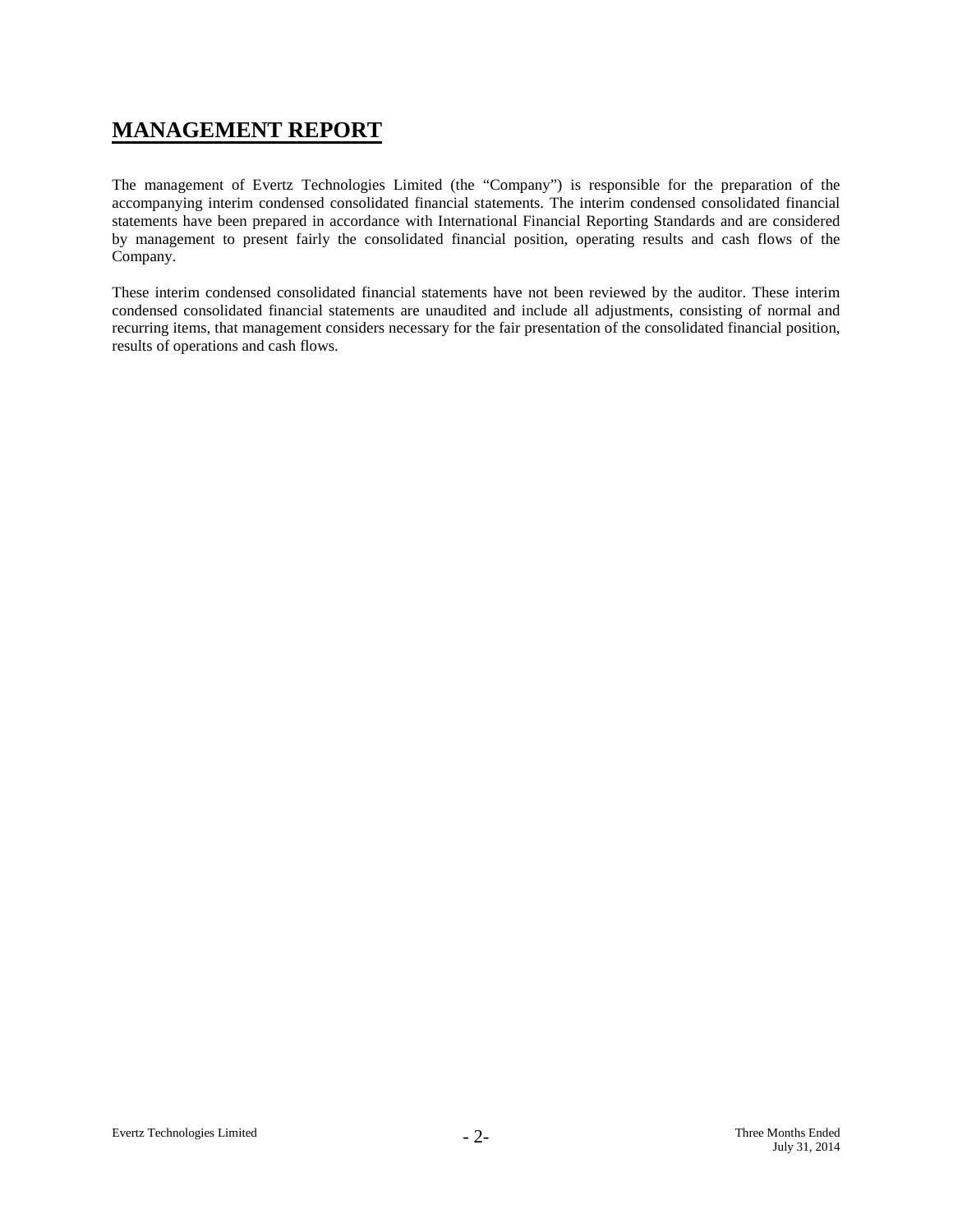Index to Financial Statements (Unaudited)

Interim condensed consolidated financial statements Three months ended July 31, 2014 and 2013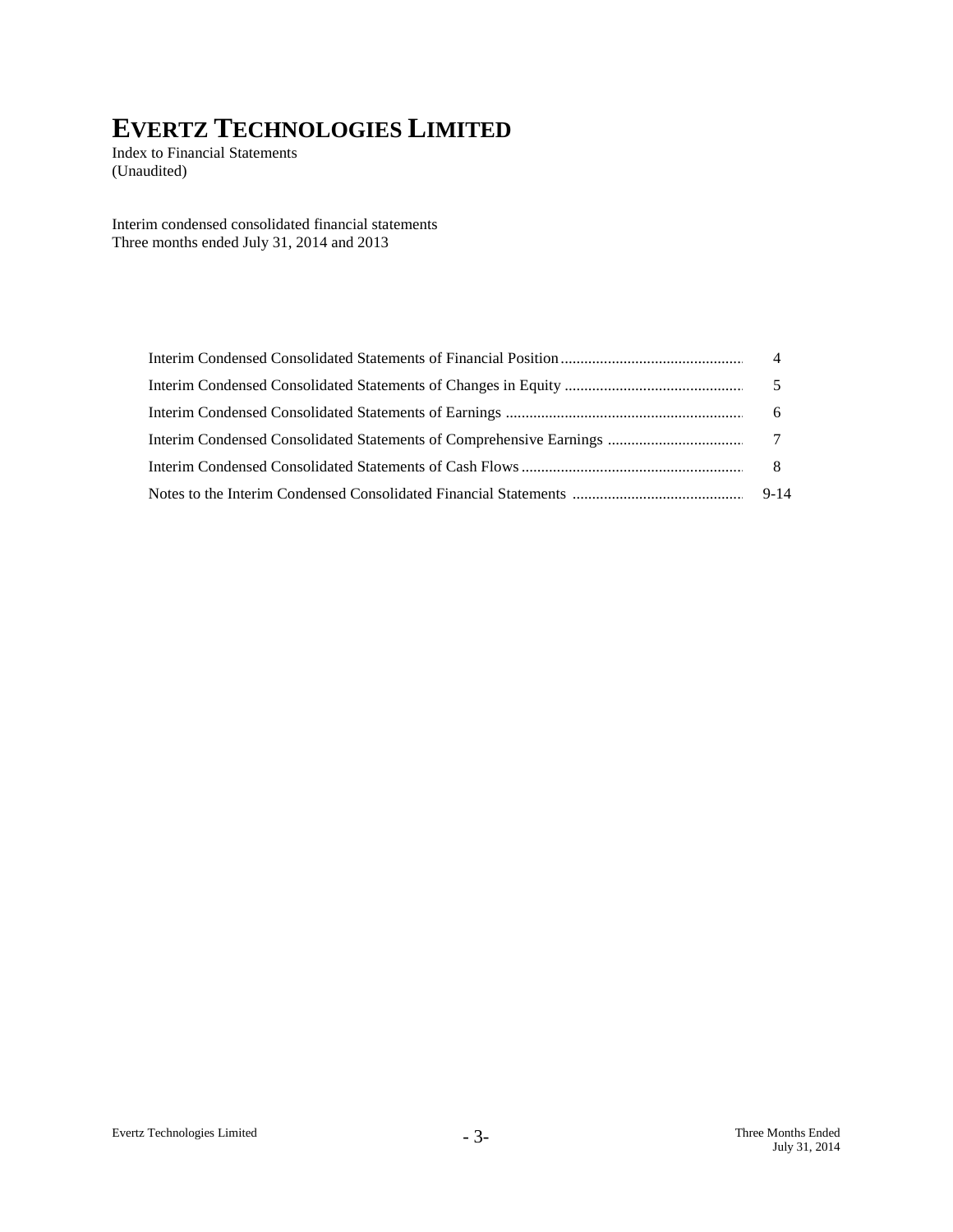Interim Condensed Consolidated Statements of Financial Position (Unaudited)

As at July 31, 2014 and April 30, 2014 (In thousands of Canadian dollars)

|                                           | <b>July 31,</b> | April 30,     |
|-------------------------------------------|-----------------|---------------|
|                                           | 2014            | 2014          |
| <b>Assets</b>                             |                 |               |
| Current assets                            |                 |               |
| Cash and cash equivalents                 | \$<br>103,368   | \$<br>101,956 |
| Trade and other receivables               | 86,457          | 87,981        |
| Prepaid expenses                          | 5,154           | 4,704         |
| Inventories                               | 145,297         | 134,561       |
| Income tax receivable                     |                 | 1,735         |
|                                           | 340,276         | 330,937       |
| Property, plant and equipment (note 3)    | 51,106          | 51,831        |
| Goodwill (note 4)                         | 18,246          | 18,269        |
| Intangible assets                         | 138             | 243           |
|                                           | \$<br>409,766   | \$<br>401,280 |
| <b>Liabilities</b>                        |                 |               |
| Current liabilities                       |                 |               |
| Trade and other payables                  | \$<br>42,572    | \$<br>44,888  |
| Provisions (note 5)                       | 1,650           | 1,624         |
| Deferred revenue                          | 10,723          | 10,096        |
| Current portion of long term debt         | 406             | 415           |
| Income tax payable                        | 4,245           |               |
|                                           | 59,596          | 57,023        |
| Long term debt                            | 1,235           | 1,372         |
| Deferred taxes                            | 4,236           | 6,468         |
|                                           | 65,067          | 64,863        |
| <b>Equity</b>                             |                 |               |
| Capital stock (note 6)                    | 92,987          | 92,931        |
| Share based payment reserve               | 11,109          | 10,217        |
| Accumulated other comprehensive earnings  | 2,522           | 2,966         |
| Retained earnings                         | 234,887         | 227,364       |
|                                           | 237,409         | 230,330       |
| Total equity attributable to shareholders | 341,505         | 333,478       |
| Non-controlling interest                  | 3,194           | 2,939         |
|                                           | 344,699         | 336,417       |
|                                           | \$<br>409,766   | \$<br>401,280 |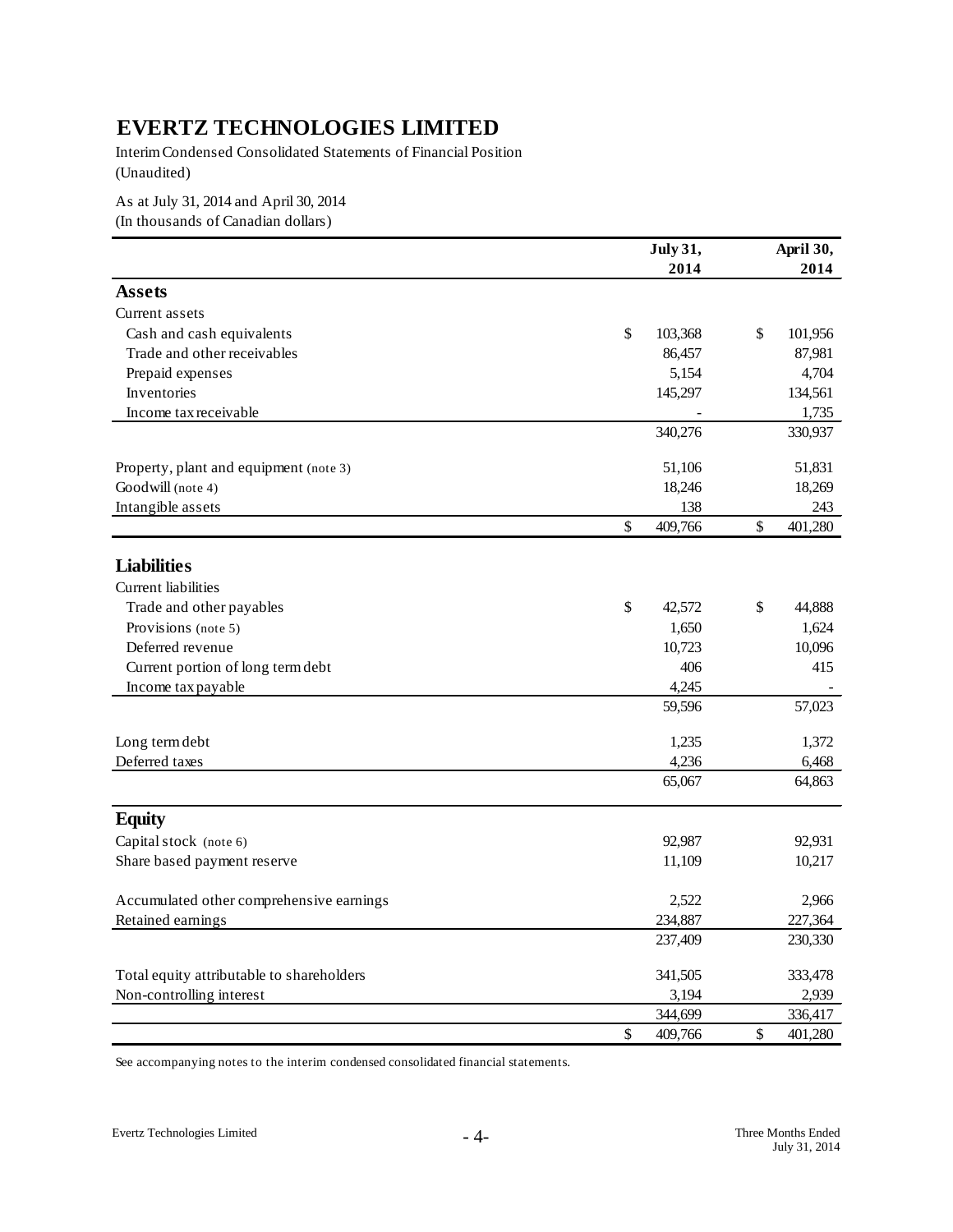Interim Condensed Consolidated Statements of Changes in Equity (Unaudited)

Three month periods ended July 31, 2014 and 2013 (In thousands of Canadian dollars)

|                                             |          |                                |                          |    | Accumulated     |    |           |          | Total           |     |             |               |
|---------------------------------------------|----------|--------------------------------|--------------------------|----|-----------------|----|-----------|----------|-----------------|-----|-------------|---------------|
|                                             |          |                                | Share based              |    | other           |    |           |          | equity          |     | Non-        |               |
|                                             | Capital  |                                | payment                  |    | comprehensive   |    | Retained  |          | attributable to |     | controlling | Total         |
|                                             | stock    |                                | reserve                  |    | earnings (loss) |    | earnings  |          | shareholders    |     | interest    | Equity        |
| Balance at April 30, 2013                   | \$81,453 | \$                             | 10,727                   | \$ | (1,063)         | -S | 315,680   | \$       | 406,797         | \$  | 2,938       | \$<br>409,735 |
|                                             |          |                                |                          |    |                 |    |           |          |                 |     |             |               |
| Net earnings for the period                 |          |                                |                          |    |                 |    | 11,733    |          | 11,733          |     | 83          | 11,816        |
| Foreign currency translation                |          |                                |                          |    |                 |    |           |          |                 |     |             |               |
| adjustment                                  |          |                                |                          |    | (111)           |    |           |          | (111)           |     | 49          | (62)          |
| Total comprehensive earnings for the period | \$.      | $\mathbb{S}$<br>$\overline{a}$ | $\overline{a}$           | \$ | $(111)$ \$      |    | 11,733    | <b>S</b> | 11,622          | \$. | 132         | \$<br>11,754  |
| Dividends declared                          |          |                                | $\overline{\phantom{a}}$ |    |                 |    | (11, 826) |          | (11,826)        |     | (600)       | (12, 426)     |
| Share based compensation expense            |          |                                | 716                      |    |                 |    |           |          | 716             |     |             | 716           |
| Exercise of employee stock options          | 4,164    |                                |                          |    |                 |    |           |          | 4,164           |     |             | 4,164         |
| Transfer on stock option exercise           | 2,121    |                                | (2,121)                  |    |                 |    |           |          |                 |     |             |               |
| Repurchase of common shares                 | (4)      |                                |                          |    |                 |    | (40)      |          | (44)            |     |             | (44)          |
| Balance at July 31, 2013                    | \$87,734 | \$                             | 9,322                    | -S | (1.174)         |    | \$315,547 | \$       | 411,429         |     | 2,470       | \$413,899     |
| Balance at April 30, 2014                   | \$92,931 | \$                             | 10,217                   | \$ | 2,966           |    | \$227,364 | \$       | 333,478         | \$  | 2,939       | \$336,417     |
| Net earnings for the period                 |          |                                |                          |    |                 |    | 19,411    |          | 19,411          |     | 295         | 19,706        |
| Foreign currency translation                |          |                                |                          |    |                 |    |           |          |                 |     |             |               |
| adjustment                                  |          |                                |                          |    | (444)           |    |           |          | (444)           |     | (40)        | (484)         |
| Total comprehensive earnings for the period | \$       | \$<br>$\overline{a}$           | $\overline{a}$           | \$ | (444)           | S  | 19,411    | -S       | 18,967          | \$  | 255         | \$<br>19,222  |
| Dividends declared                          |          |                                |                          |    |                 |    | (11,888)  |          | (11,888)        |     |             | (11,888)      |
| Share based compensation expense            |          |                                | 904                      |    |                 |    |           |          | 904             |     |             | 904           |
| Exercise of employee stock options          | 44       |                                |                          |    |                 |    |           |          | 44              |     |             | 44            |
| Transfer on stock option exercise           | 12       |                                | (12)                     |    |                 |    |           |          |                 |     |             |               |
| Balance at July 31, 2014                    | \$92,987 | \$                             | 11,109                   | \$ | 2,522           |    | \$234,887 | \$       | 341,505         | \$  | 3,194       | \$344,699     |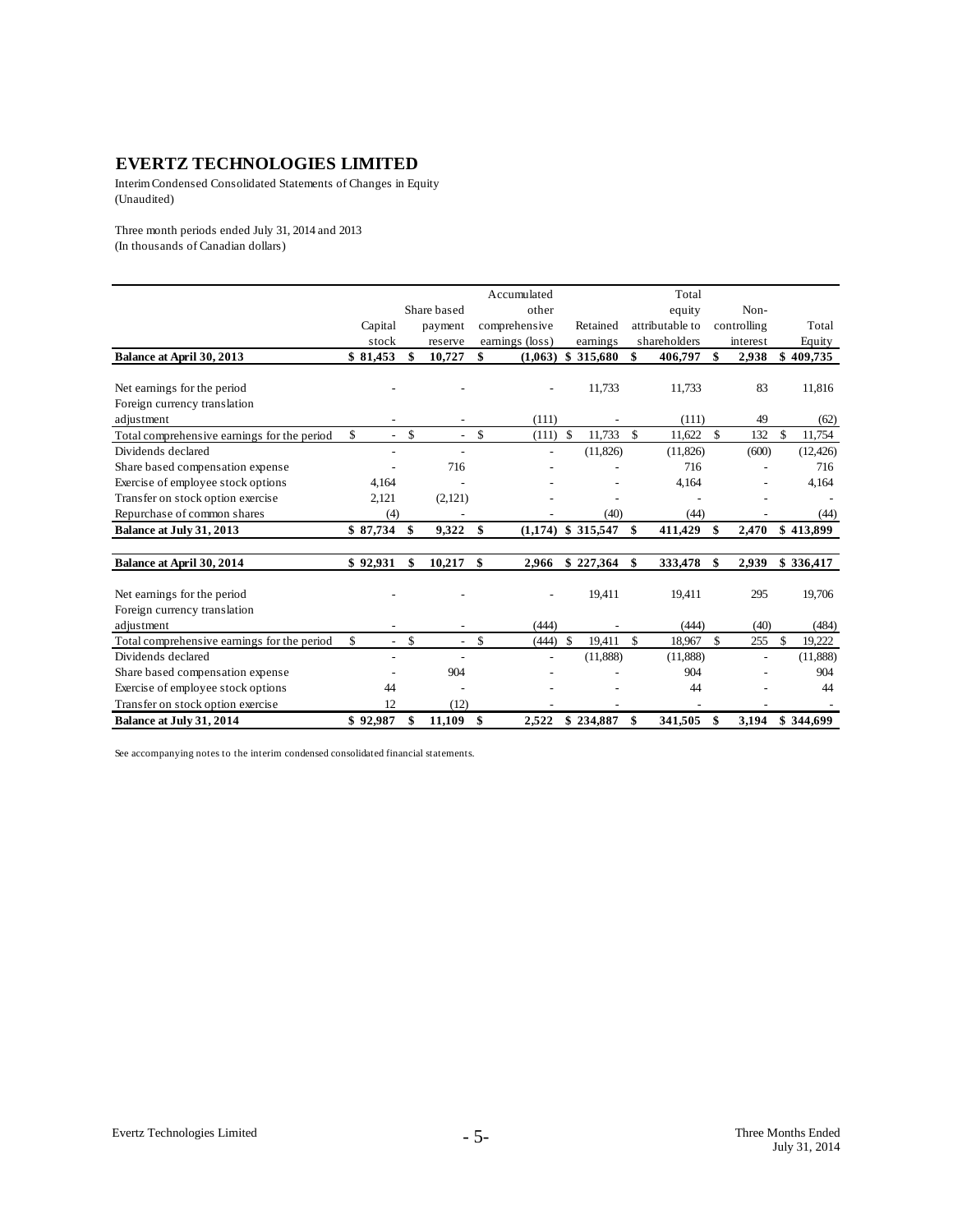Interim Condensed Consolidated Statements of Earnings (Unaudited)

Three month periods ended July 31, 2014 and 2013

(In thousands of Canadian dollars, except per share amounts)

|                                                       | Three months  |    | Three months  |
|-------------------------------------------------------|---------------|----|---------------|
|                                                       | July 31, 2014 |    | July 31, 2013 |
| Revenue                                               | \$<br>98,014  | \$ | 63,858        |
| Cost of goods sold                                    | 42,193        |    | 27,144        |
| Gross margin                                          | 55,821        |    | 36,714        |
| Expenses                                              |               |    |               |
| Selling, administrative and general (note 7)          | 15,209        |    | 13,074        |
| Research and development                              | 15,820        |    | 13,459        |
| Investment tax credits                                | (2,466)       |    | (2,857)       |
| Foreign exchange loss (gain)                          | 743           |    | (2,509)       |
|                                                       | 29,306        |    | 21,167        |
|                                                       | 26,515        |    | 15,547        |
| Finance income                                        | 193           |    | 621           |
| Finance costs                                         | (67)          |    | (102)         |
| Other income and expenses                             | 140           |    | 7             |
| Earnings before income taxes                          | 26,781        |    | 16,073        |
| Provision for (recovery of) income taxes              |               |    |               |
| Current                                               | 9,311         |    | 6,370         |
| Deferred                                              | (2,236)       |    | (2,113)       |
|                                                       | 7,075         |    | 4,257         |
| Net earnings for the period                           | 19,706        |    | 11,816        |
| Net earnings attributable to non-controlling interest | 295           |    | 83            |
| Net earnings attributable to shareholders             | 19,411        |    | 11,733        |
| Net earnings for the period                           | \$<br>19,706  | \$ | 11,816        |
| Earnings per share (note 12)                          |               |    |               |
| <b>Basic</b>                                          | \$<br>0.26    | \$ | 0.16          |
| Diluted                                               | \$<br>0.26    | \$ | 0.16          |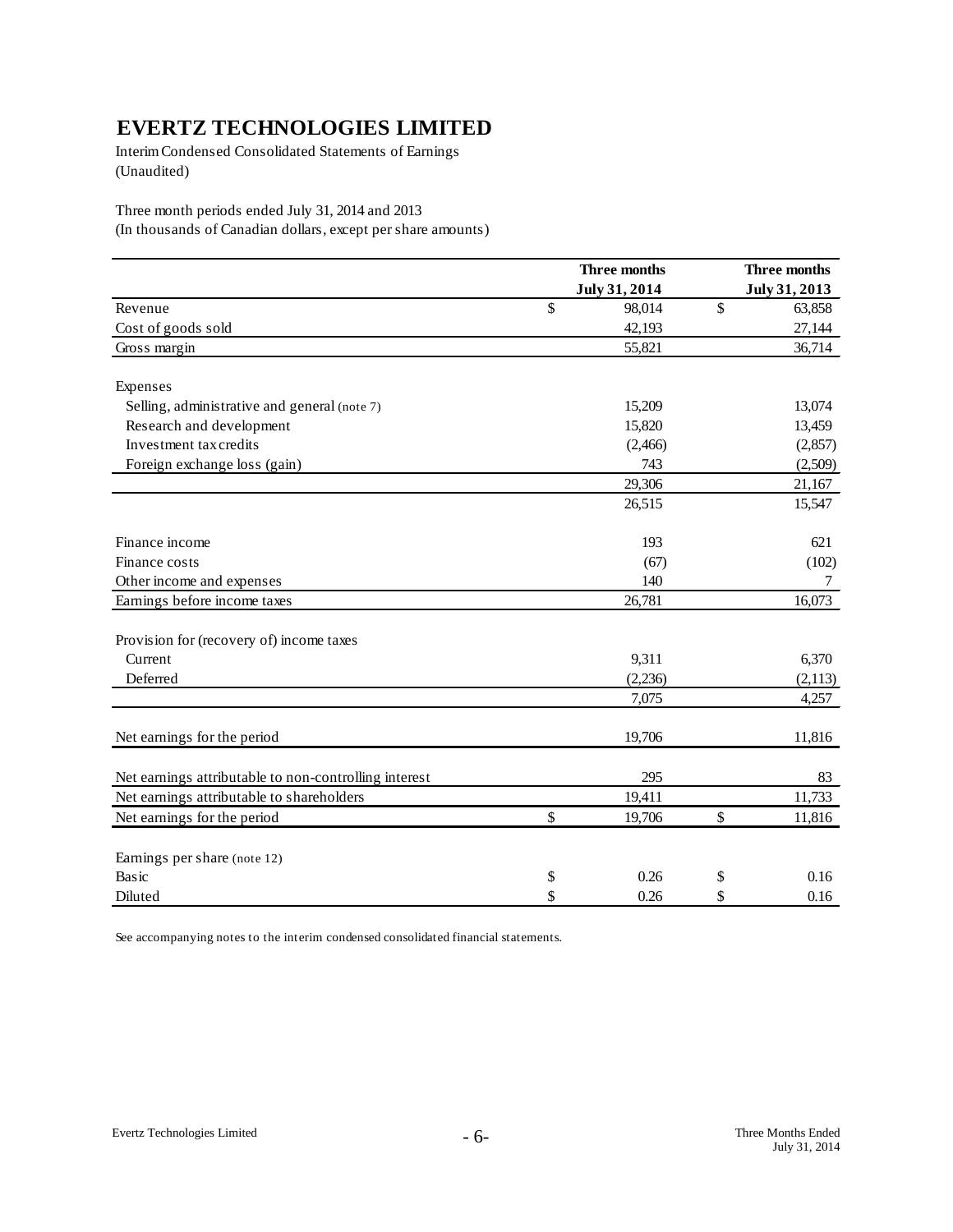Interim Condensed Consolidated Statements of Comprehensive Earnings (Unaudited)

Three months ended July 31, 2014 and 2013 (In thousands of Canadian dollars)

|                                                                 | Three months ended<br>July 31, 2014 |   | Three months ended<br>July 31, 2013 |
|-----------------------------------------------------------------|-------------------------------------|---|-------------------------------------|
| Net earnings for the period                                     | \$<br>19,706                        | S | 11,816                              |
| Items that may be reclassified to net earnings:                 |                                     |   |                                     |
| Foreign currency translation adjustment                         | (484)                               |   | (62)                                |
|                                                                 |                                     |   |                                     |
| Comprehensive earnings                                          | \$<br>19,222                        |   | 11,754                              |
|                                                                 |                                     |   |                                     |
| Comprehensive earnings attributable to non-controlling interest | \$<br>255                           |   | 132                                 |
| Comprehensive earnings attributable to shareholders             | 18,967                              |   | 11,622                              |
| Comprehensive earnings                                          | 19,222                              |   | 11,754                              |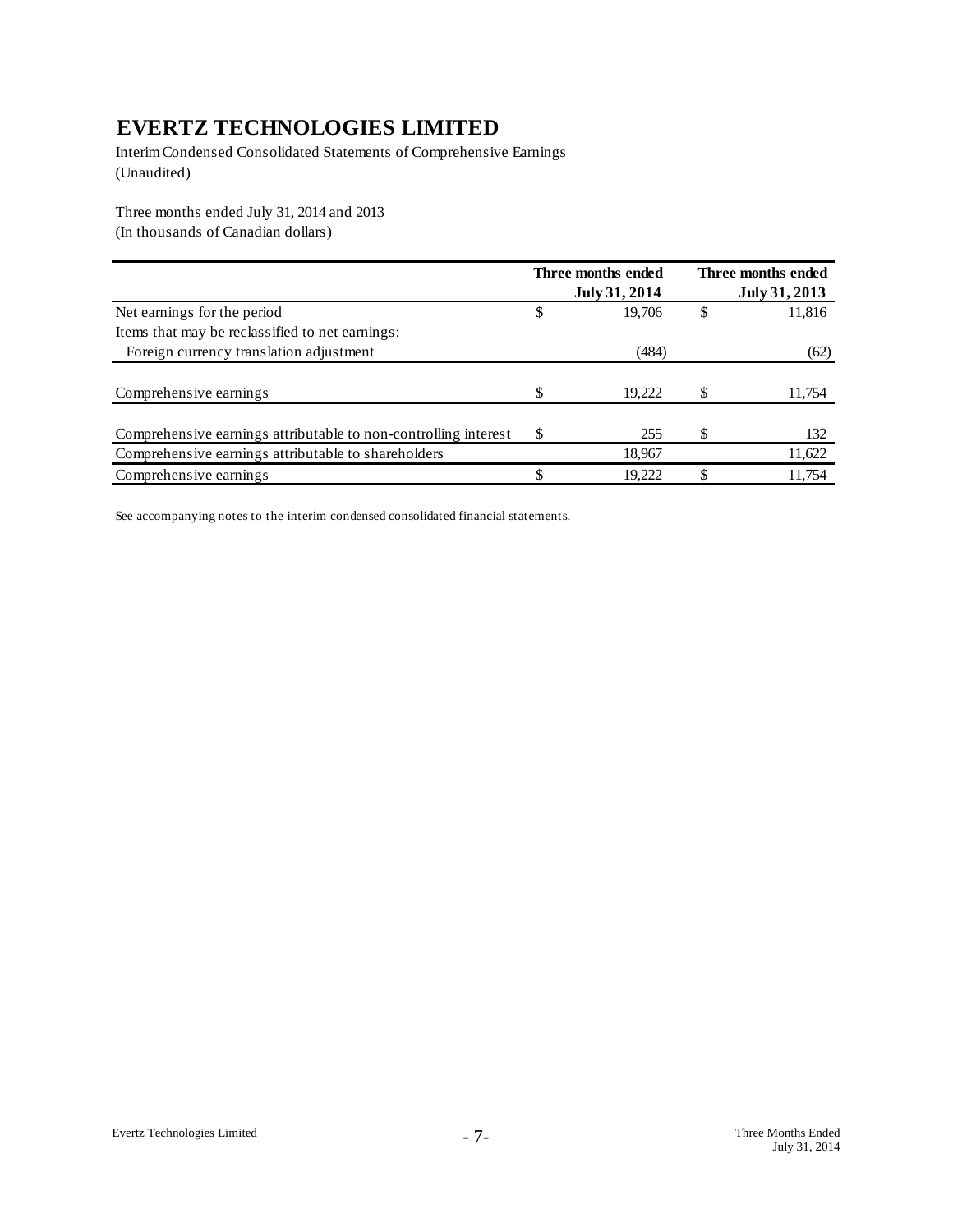Interim Condensed Consolidated Statements of Cash Flows (Unaudited)

Three months ended July 31, 2014 and 2013 (In thousands of Canadian dollars)

|                                                                                                                                 | Three months ended<br>July 31, 2014 | Three months ended<br>July 31, 2013 |
|---------------------------------------------------------------------------------------------------------------------------------|-------------------------------------|-------------------------------------|
| Operating activities                                                                                                            |                                     |                                     |
| Net earnings for the period                                                                                                     | \$<br>19,706                        | \$<br>11,816                        |
| Add: Items not involving cash                                                                                                   |                                     |                                     |
| Depreciation of property, plant and equipment                                                                                   | 2,711                               | 2,330                               |
| Amortization of intangible assets                                                                                               | 103                                 | 89                                  |
| Gain on instruments held for trading                                                                                            |                                     | (40)                                |
| Loss on disposal of property, plant and equipment                                                                               | 26                                  |                                     |
| Share-based compensation                                                                                                        | 904                                 | 716                                 |
| Interest expense                                                                                                                | 13                                  | 45                                  |
| Deferred income tax expense                                                                                                     | (2,236)                             | (2,113)                             |
|                                                                                                                                 | 21,227                              | 12,843                              |
| Current tax expenses, net of investment tax credits                                                                             | 6,729                               | 3,513                               |
| Income taxes paid                                                                                                               | (821)                               | (435)                               |
| Changes in non-cash working capital items (note 8)                                                                              | (11, 846)                           | (13,216)                            |
| Cash provided by operating activities                                                                                           | 15,289                              | 2,705                               |
| Investing activities<br>Acquisition of property, plant and equipment<br>Proceeds from disposal of property, plant and equipment | (2, 493)<br>20                      | (3,519)                             |
| Cash used in investing activites                                                                                                | (2, 473)                            | (3,519)                             |
| Financing activities                                                                                                            |                                     |                                     |
| Repayment of long term debt                                                                                                     | (73)                                | (115)                               |
| Interest paid                                                                                                                   | (13)                                | (45)                                |
| Dividends paid                                                                                                                  | (11,888)                            | (11, 826)                           |
| Dividends paid by subsidiaries to non-controlling interests                                                                     |                                     | (600)                               |
| Capital stock repurchase                                                                                                        |                                     | (44)                                |
| Capital stock issued                                                                                                            | 44                                  | 4,164                               |
| Cash used in financing activities                                                                                               | (11,930)                            | (8, 466)                            |
| Effect of exchange rates on cash and cash equivalents                                                                           | 526                                 | (432)                               |
| Increase (decrease) in cash and cash equivalents                                                                                | 1,412                               | (9,712)                             |
| Cash and cash equivalents beginning of period                                                                                   | 101,956                             | 208,658                             |
| Cash and cash equivalents end of period                                                                                         | \$<br>103,368                       | \$<br>198,946                       |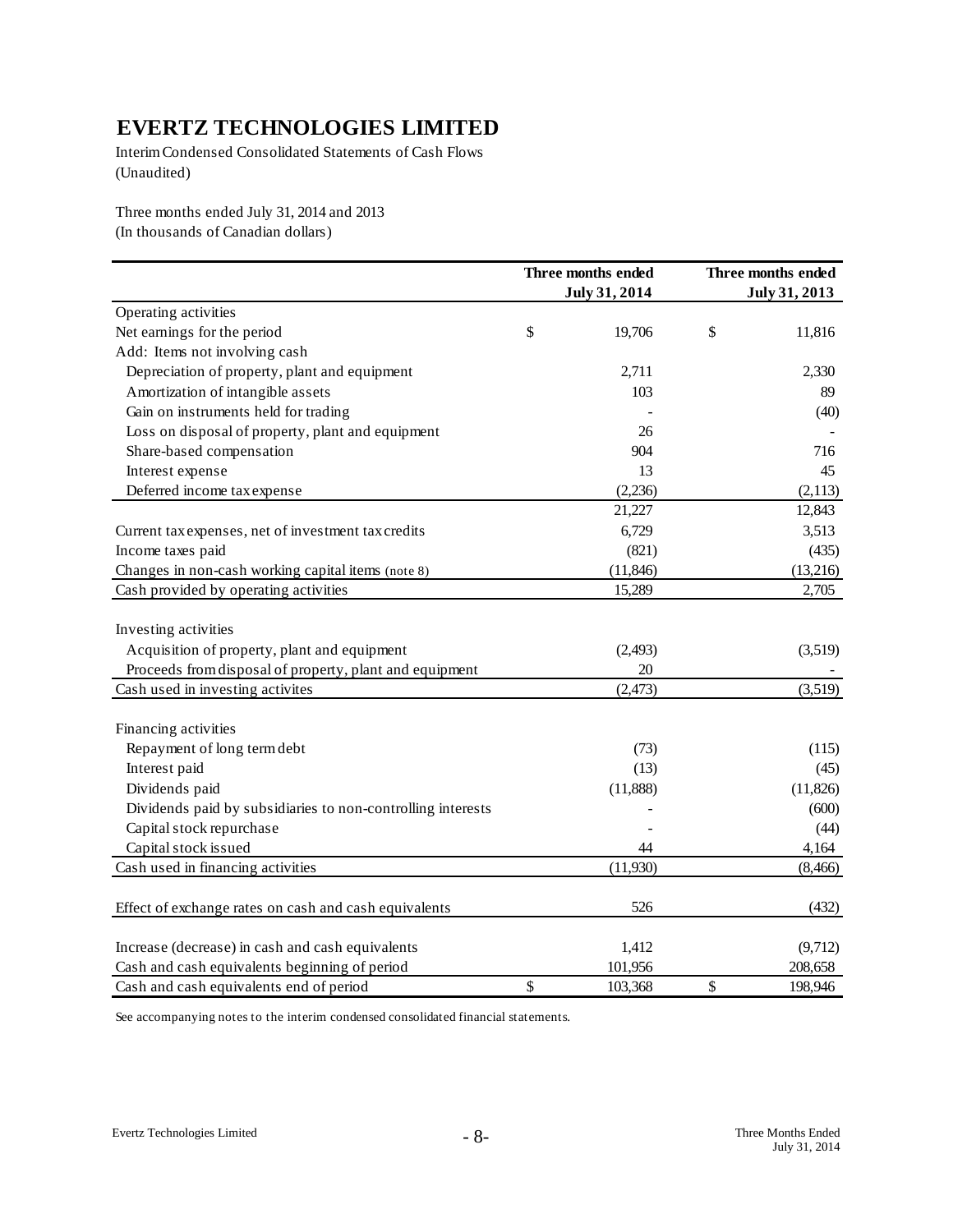## **NOTES TO THE INTERIM CONDENSED CONSOLIDATED FINANCIAL STATEMENTS**

Three months ended July 31, 2014 and 2013

(in thousands of Canadian dollars, except for "number of common shares", "number of options" and "per share" information)

Evertz Technologies Limited ("Evertz" or the "Company") is incorporated under the *Canada Business Corporations Act*. The Company is incorporated and domiciled in Canada and the registered head office is located at 5292 John Lucas Drive, Burlington, Ontario, Canada. The Company is a leading equipment provider to the television broadcast industry. The Company designs, manufactures and distributes video and audio infrastructure equipment for the production, post–production, broadcast and telecommunications markets.

## **1. STATEMENT OF COMPLIANCE**

These interim condensed consolidated financial statements have been prepared in accordance with International Financial Reporting Standards ("IFRS") as issued by the International Accounting Standards Board ("IASB") and under the IAS 34 "Interim Financial Reporting" using the same accounting policies as described in the Company's consolidated financial statements for the year ended April 30, 2014, except as disclosed in Note 2.

These interim condensed consolidated financial statements do not include all information and note disclosures required by IFRS for annual financial statements, and therefore; should be read in conjunction with the April 30, 2014 annual consolidated financial statements.

These interim condensed consolidated financial statements were authorized for issue by the Board of Directors on September 8, 2014.

## **2. SIGNIFICANT ACCOUNTING POLICIES**

#### **Changes in Accounting Policies**

#### *Financial Instruments*

Effective May 1, 2014, the Company adopted amendments to IAS 32, *Financial Instruments: Presentations* ("IAS 32"), which clarified certain aspects of the requirements to offset. The amendments focus on the criterion that an entity currently has a legally enforceable right to set off the recognized amounts and the criterion that an entity intends either to settle on a net basis or to realize the asset and settle the liability simultaneously. The adoption of the amendments did not have a material impact on the Interim Condensed Consolidated Financial Statements.

#### *Levies*

Effective May 1, 2014, the Company adopted IFRIC 21, *Levies* ("IFRIC 21") which provides guidance on accounting for levies in accordance with IAS 37, *Provisions, Contingent Liabilities and Contingent Assets.* IFRIC 21 defines a levy as an outflow from an entity imposed by a government in accordance with legislation and confirms that an entity recognizes a liability for a levy only when the triggering event specified in the legislation occurs. IFRIC 21 did not have a material impact on the Interim Condensed Consolidated Financial Statements.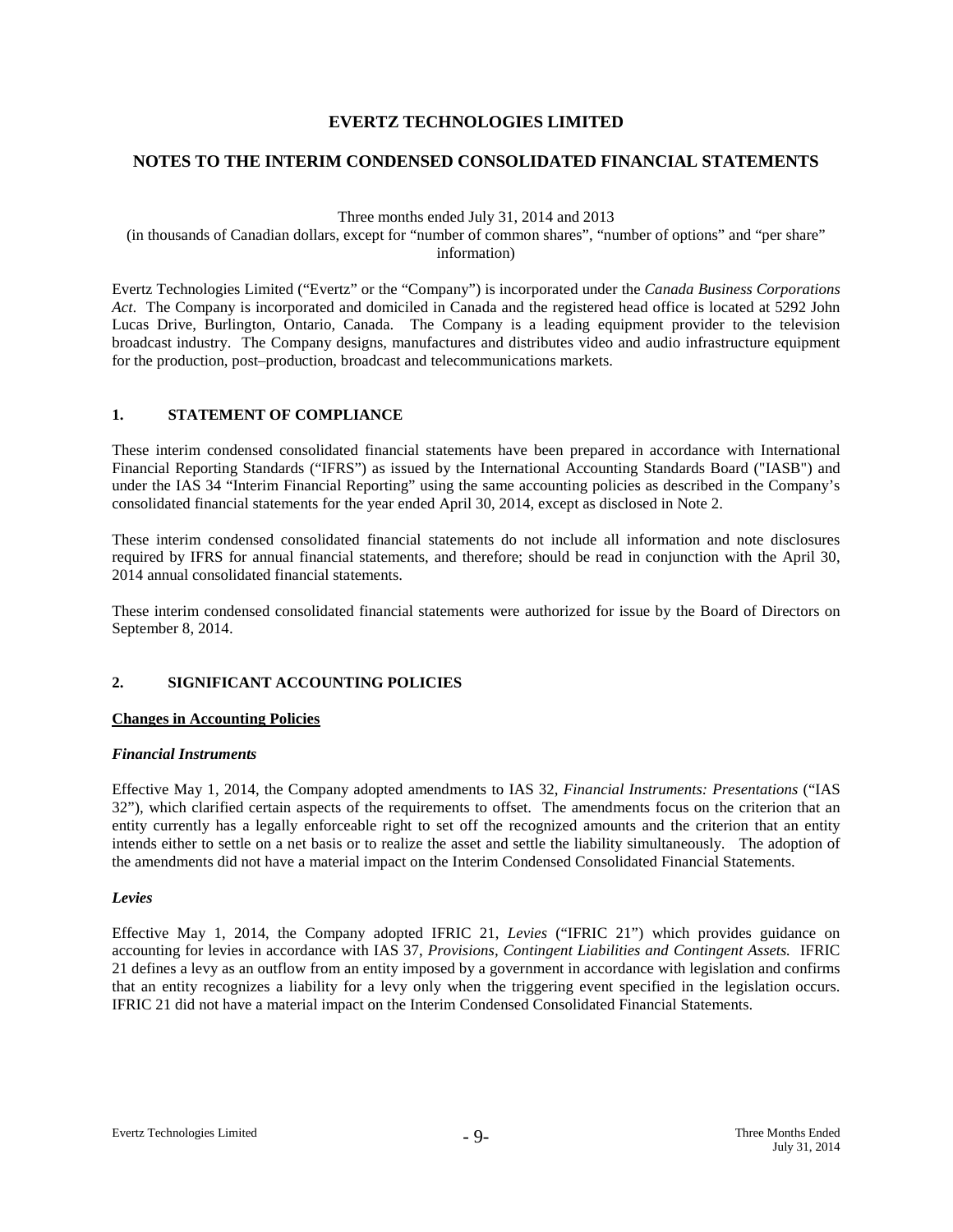#### **New and Revised IFRSs Issued but Not Yet Effective**

Following is a listing of amendments, revisions and new International Financial Reporting Standards issued but not yet effective. Unless otherwise indicated, earlier application is permitted. The Company has not yet determined the impact of the changes to the adoption of the following standards.

#### *Financial Instruments*

IFRS 9, Financial instruments ("IFRS 9") was issued by the IASB on November 12, 2009 and October 2010, and will replace IAS 39, *Financial Instruments: Recognition and Measurement* ("IAS 39"). IFRS 9 introduces new requirements for the financial reporting of financial assets and financial liabilities. IFRS 9 is effective for annual periods beginning on or after January 1, 2018.

#### *Revenue*

IFRS 15, Revenue from contracts with customers ("IFRS 15") was issued by the IASB in May 2014 and will replace IAS 11, Construction Contracts and IAS 18 Revenue. IFRS 15 specifies how and when revenue will be recognized. IFRS 15 is effective for annual periods beginning on or after January 1, 2017.

# **3. PROPERTY, PLANT AND EQUIPMENT**

|                                    |             | April 30, 2014<br>July 31, 2014 |             |    |               |   |         |    |                     |    |          |  |  |  |
|------------------------------------|-------------|---------------------------------|-------------|----|---------------|---|---------|----|---------------------|----|----------|--|--|--|
|                                    |             |                                 | Accumulated |    | Carrying      |   |         |    | <b>Accumulated</b>  |    | Carrying |  |  |  |
|                                    | Cost        | <b>Depreciation</b>             |             |    | <b>Amount</b> |   | Cost    |    | <b>Depreciation</b> |    | Amount   |  |  |  |
| Office furniture and equipment     | \$<br>2.703 | \$                              | 1.489       | \$ | 1.214         | S | 2,507   | \$ | 1.413               | \$ | 1,094    |  |  |  |
| Research and development equipment | 27,670      |                                 | 13.511      |    | 14,159        |   | 25,839  |    | 12.410              |    | 13,429   |  |  |  |
| Airplanes                          | 19.727      |                                 | 8.389       |    | 11,338        |   | 19.727  |    | 7.966               |    | 11,761   |  |  |  |
| Machinery and equipment            | 45,222      |                                 | 32,512      |    | 12,710        |   | 45,258  |    | 31,872              |    | 13,386   |  |  |  |
| Leaseholds                         | 5,225       |                                 | 3,551       |    | 1.674         |   | 5.165   |    | 3,423               |    | 1.742    |  |  |  |
| Land                               | 2,258       |                                 |             |    | 2,258         |   | 2,330   |    |                     |    | 2.330    |  |  |  |
| <b>Buildings</b>                   | 9,605       |                                 | 1,852       |    | 7,753         |   | 9,973   |    | 1.884               |    | 8,089    |  |  |  |
|                                    | 112,410     |                                 | 61,304      | \$ | 51,106        |   | 110,799 | \$ | 58,968              | \$ | 51,831   |  |  |  |

## **4. GOODWILL**

The changes in carrying amounts of goodwill are as follows:

|                              | Cost   |
|------------------------------|--------|
| Balance as at April 30, 2014 | 18,269 |
| Foreign exchange differences |        |
| Balance as at July 31, 2014  | 18.246 |

## **5. PROVISIONS**

|                              |         | Warranty and Lease/Retirement |       |
|------------------------------|---------|-------------------------------|-------|
|                              | Returns | Obligations                   | Total |
| Balance as at April 30, 2014 | 1.615   |                               | 1.624 |
| Net additions                |         |                               |       |
| Foreign exchange differences |         | -                             |       |
| Balance as at July 31, 2014  | 1.614   | 36                            | .,650 |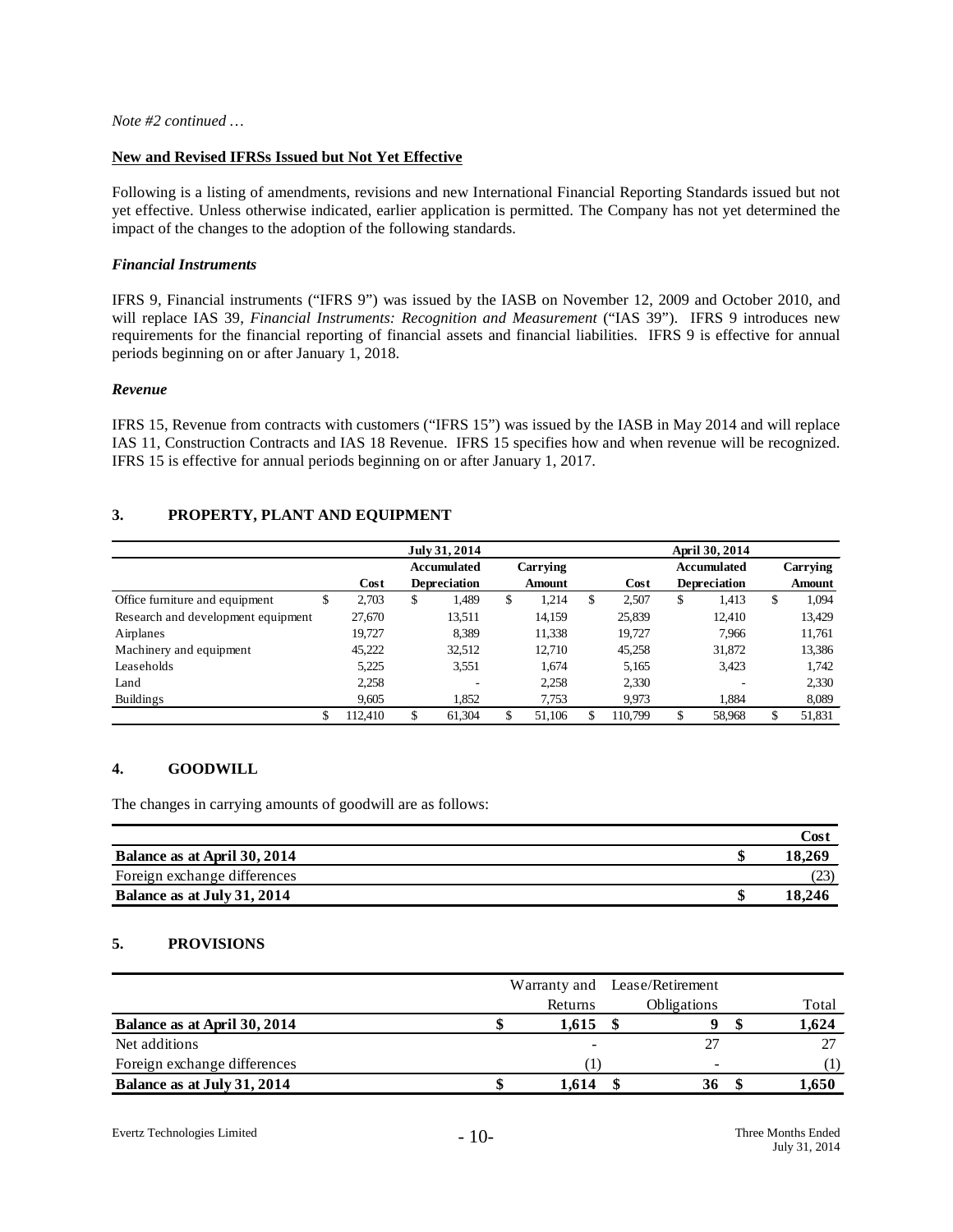#### *Note 5 continued …*

#### *Warranty and Returns*

The provision relates to estimate future costs associated with warranty repairs and returns on hardware solutions. The provision is based on historical data associated with similar products. The warranty and returns are expected to be incurred within the next twelve months.

#### *Lease/Retirement Obligations*

The provision relates to estimated restoration costs expected to be incurred upon the conclusion of company leases.

## **6. CAPITAL STOCK**

Authorized capital stock consists of: Unlimited number of preferred shares Unlimited number of common shares

|                                      | Number of                |  |        |  |
|--------------------------------------|--------------------------|--|--------|--|
|                                      | Common Shares            |  |        |  |
| Balance as at April 30, 2014         | 74,310,146               |  | 92,931 |  |
| Issued on exercise of stock options  | 3,000                    |  | 44     |  |
| Transferred on stock option exercise | $\overline{\phantom{a}}$ |  |        |  |
| Balance as at July 31, 2014          | 74,313,146               |  | 92,987 |  |

#### *Normal Course Issuer Bid*

In August 2013, the Company filed a Normal Course Issuer Bid (NCIB) with the TSX to repurchase, at the Company's discretion, until September 2, 2014 up to 3,700,397 outstanding common shares on the open market or as otherwise permitted, subject to normal terms and limitations of such bids. The Company did not purchase and cancel any shares during the first quarter of fiscal 2015.

#### *Dividends Per Share*

During the quarter, \$0.16 in dividends per share was declared.

## **7. SELLING, ADMINISTRATIVE AND GENERAL EXPENSES**

|                                               |   | Three month period ended | Three month period ended |
|-----------------------------------------------|---|--------------------------|--------------------------|
|                                               |   | July 31, 2014            | July 31, 2013            |
| Selling and administrative                    | Φ | 13,399                   | 11,612                   |
| Share-based compensation (note 9)             |   | 904                      | 716                      |
| Depreciation of property, plant and equipment |   |                          |                          |
| (non-production)                              |   | 803                      | 657                      |
| Amortization of intangibles                   |   | 103                      | 89                       |
|                                               |   | 15.209                   | 13.074                   |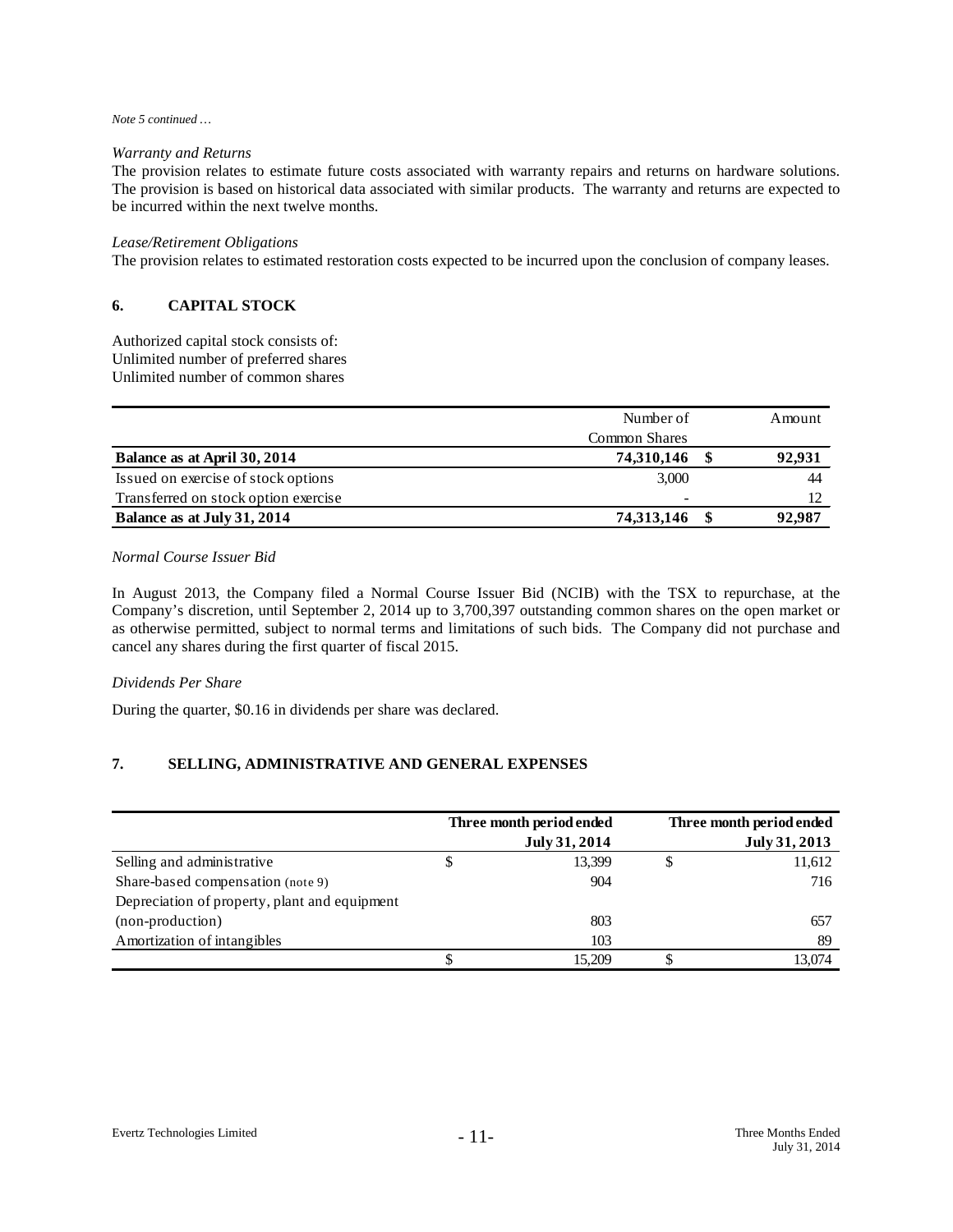# **8. STATEMENT OF CASH FLOWS**

#### **Changes in non**–**cash working capital items**

|                             | Three month period ended<br>July 31, 2014 |           |    |          |  |  |
|-----------------------------|-------------------------------------------|-----------|----|----------|--|--|
| Trade and other receivables | \$                                        | 1,036     | \$ | 524      |  |  |
| Prepaid expenses            |                                           | (489)     |    | (75)     |  |  |
| Inventories                 |                                           | (11,342)  |    | (798)    |  |  |
| Trade and other payables    |                                           | (1,704)   |    | (11,964) |  |  |
| Deferred revenue            |                                           | 627       |    | (923)    |  |  |
| Provisions                  |                                           | 26        |    | 20       |  |  |
|                             | S                                         | (11, 846) |    | (13,216) |  |  |

#### **9. SHARE BASED PAYMENTS**

The Company established, in June 2006, a stock option plan to attract, retain, motivate and compensate employees, officers and eligible directors who are integral to the growth and success of the Company. A number of shares equal to 10% of the Company's outstanding common shares are to be reserved for issuance under the stock option plan.

The Board of Directors administers the stock option plan and will determine the terms of any options granted. The exercise price of an option is to be set by the Board of Directors at the time of grant but shall not be lower than the market price as defined in the option plan at the time of grant. The term of the option cannot exceed 10 years. Stock options currently granted normally fully vest and expire by the end of the fifth year. The terms for all options prior to June 2006 were set by the Board of Directors at the grant date.

The changes in the number of outstanding share options are as follows:

|                              | Number of |    | Weighted              |
|------------------------------|-----------|----|-----------------------|
|                              | Options   |    | Average               |
|                              |           |    | <b>Exercise Price</b> |
| Balance as at April 30, 2014 | 5,203,700 |    | 14.41                 |
| Granted                      | 10,000    |    | 17.19                 |
| Exercised                    | (3,000)   |    | 14.61                 |
| Forfeited                    | (99,500)  |    | 13.06                 |
| Balance as at July 31, 2014  | 5,111,200 | ιВ | 14.44                 |

Stock options outstanding as at July 31, 2014 are:

| <b>Exercise Price</b> |    | <b>Weighted Average</b><br><b>Exercise Price</b> | Number of<br>Outstanding | <b>Weighted Average</b><br>Remaining | Number of<br><b>Options</b> | <b>Weighted Average</b><br><b>Exercise Price of</b> |                            |
|-----------------------|----|--------------------------------------------------|--------------------------|--------------------------------------|-----------------------------|-----------------------------------------------------|----------------------------|
|                       |    |                                                  | <b>Options</b>           | <b>Contractual Life</b>              | Exercisable                 |                                                     | <b>Exercisable Options</b> |
| \$11.88               |    | 11.88                                            | 1,834,500                | 1.9                                  | $\overline{\phantom{a}}$    |                                                     | $\overline{\phantom{0}}$   |
| $$12.23 - $13.84$     | \$ | 13.30                                            | 678,000                  | 2.4                                  | 3.000                       | S                                                   | 13.14                      |
| $$14.14 - $16.29$     | S  | 15.37                                            | 834,200                  | 2.6                                  | 98.300                      | S                                                   | 14.61                      |
| $$17.03 - $19.34$     | Φ  | 17.11                                            | 1.764.500                | 4.6                                  | $\overline{\phantom{0}}$    |                                                     | $\overline{\phantom{0}}$   |
| Totals                |    | 14.44                                            | 5,111,200                | 3.0                                  | 101.300                     | S                                                   | 14.57                      |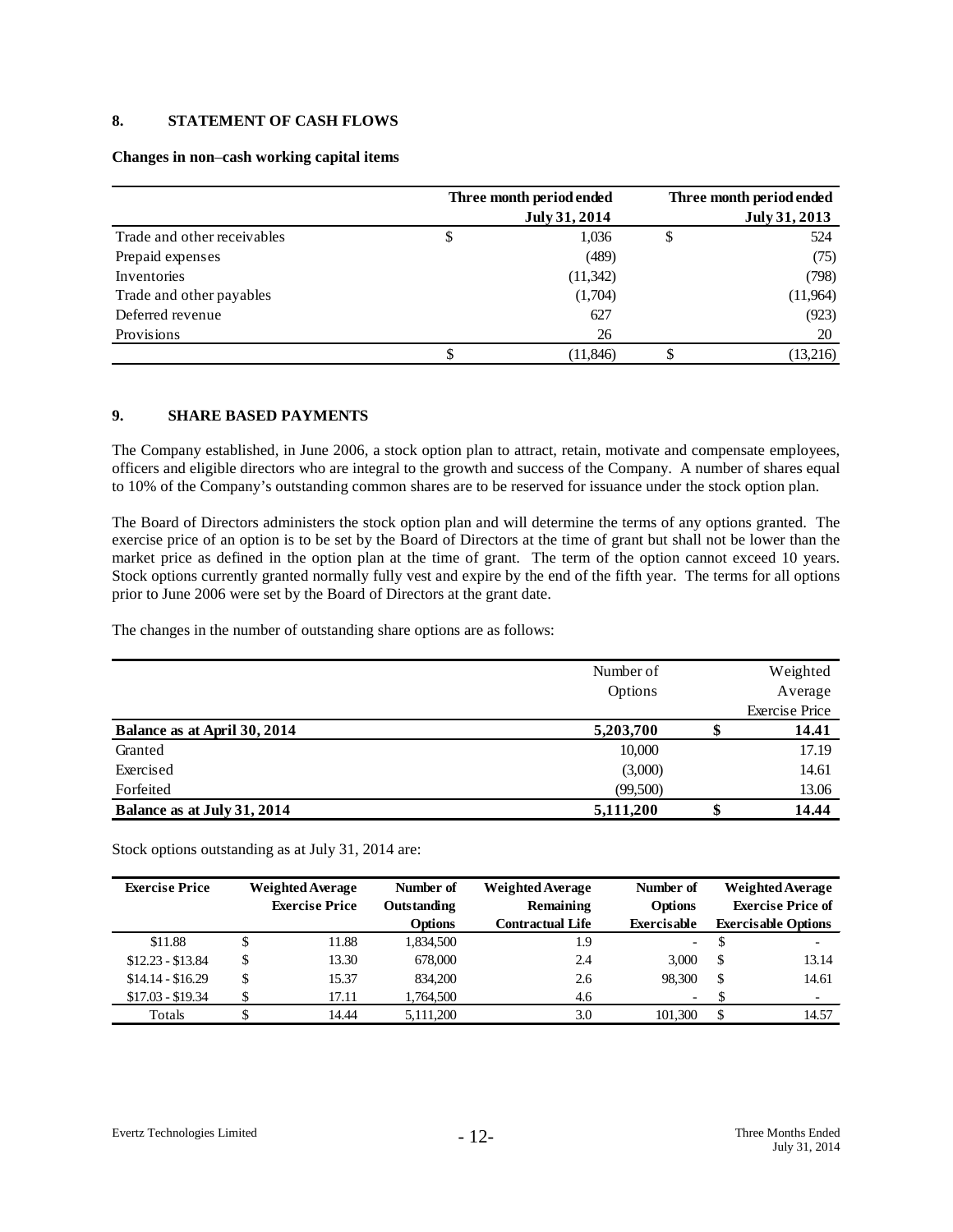*Note 9 continued …*

#### **Compensation expense**

The share–based compensation expense that has been charged against earnings over the three month period ended is \$904 (2013 - \$716). Compensation expense on grants during the period was calculated using the Black–Scholes option pricing model with the following weighted average assumptions:

|                                                   | Three month period ended | Three month period ended |
|---------------------------------------------------|--------------------------|--------------------------|
|                                                   | July 31, 2014            | July 31, 2013            |
| Risk-free interest rate                           | 1.60%                    | 1.63%                    |
| Dividend yield                                    | 3.72%                    | 4.26%                    |
| Expected life                                     | 5 years                  | 5 years                  |
| Expected volatility                               | 24%                      | 40%                      |
| Weighted average grant-date fair value:           |                          |                          |
| Where the exercise price equaled the market price | \$2.47                   | \$3.72                   |

Expected volatility is based on historical share price volatility over the past 5 years of the Company. Share based compensation expense was calculated using a weighted average forfeiture rate of 17% (2013 - 18%).

# **10. SEGMENTED INFORMATION**

The Company reviewed its operations and determined that it operates a single reportable segment, the television broadcast equipment market. The single reportable operating segment derives its revenues from the sale of hardware and software solutions including related services, training and commissioning.

|                      |   | Three month period ended | Three month period ended |               |  |
|----------------------|---|--------------------------|--------------------------|---------------|--|
| Revenue              |   | July 31, 2014            |                          | July 31, 2013 |  |
| <b>United States</b> | Φ | 49.304                   |                          | 29,049        |  |
| International        |   | 42,508                   |                          | 27,931        |  |
| Canada               |   | 6.202                    |                          | 6,878         |  |
|                      |   | 98.014                   |                          | 63,858        |  |

|                                       | July 31, 2014 |           |   |                                       |    |               | April 30, 2014 |           |   |          |   |               |
|---------------------------------------|---------------|-----------|---|---------------------------------------|----|---------------|----------------|-----------|---|----------|---|---------------|
|                                       |               | Property, |   |                                       |    |               |                | Property, |   |          |   |               |
| <b>Plant</b> and<br><b>Intangible</b> |               |           |   | <b>Plant</b> and<br><b>Intangible</b> |    |               |                |           |   |          |   |               |
|                                       |               | Equipment |   | Goodwill                              |    | <b>Assets</b> |                | Equipment |   | Goodwill |   | <b>Assets</b> |
| <b>United States</b>                  | S             | 13,190    | S | 313                                   | \$ | -             | J              | 13,415    | D | 313      | S | -             |
| International                         |               | 11,258    |   | 17,956                                |    | 138           |                | 11,751    |   | 17.956   |   | 243           |
| Canada                                |               | 26,658    |   | $\overline{\phantom{a}}$              |    |               |                | 26,665    |   | ۰        |   | -             |
|                                       |               | 51.106    |   | 18.269                                |    | 138           |                | 51,831    |   | 18.269   |   | 243           |